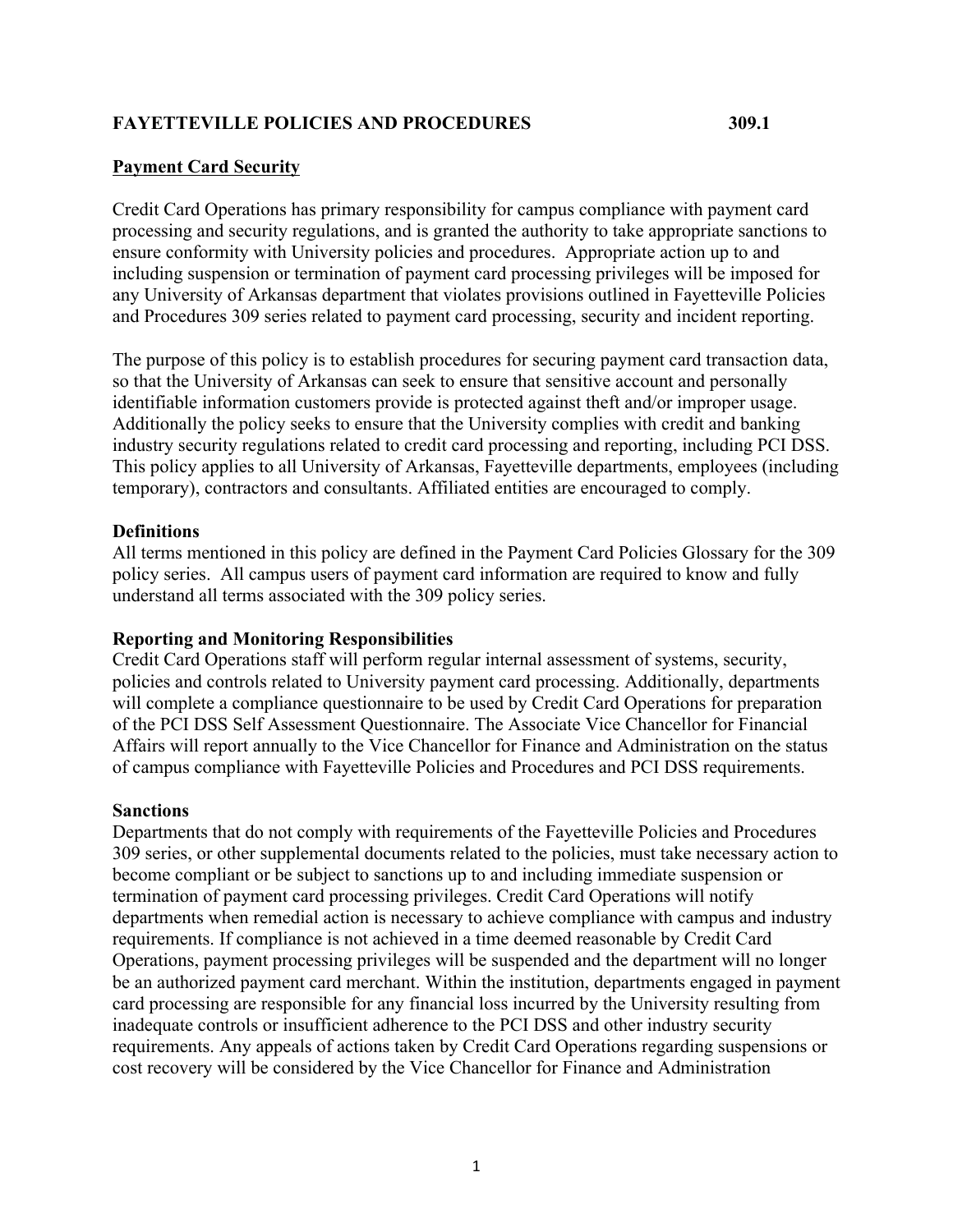# **Department Responsibilities**

All departments engaged in any form of payment card processing must comply with the General Procedures listed below. Procedures for suspected or actual compromise of a card processing environment are detailed in the Payment Card Incident Response Policy in the 309 series. Additional procedures are required for departments that have been granted a System Usage Waiver (see Fayetteville Policy 309.0) to use an alternate processing system.

# **General Procedures.**

- Each department engaged in payment card processing shall maintain formal, written operational procedures that demonstrate how compliance with the 309 policy series and the PCI DSS is achieved and maintained. Operational procedures must include transaction processing methods, refund policies, and reconciling procedures. Credit Card Operations will review the document and upon approval a copy will remain on file with Credit Card Operations. Departments must evaluate procedures annually and update with Credit Card Operations as necessary. [
- Each department engaged in payment card processing shall perform an annual risk assessment analysis and report the results to Credit Card Operations. Additional information regarding risk assessments can be found in the supplemental documentation to the 309 policy series provided by Credit Card Operations.

**Physical and electronic storage of sensitive PII associated with payment card transactions is prohibited.** Credit Card Operations may revise the definition of PII for payment card policies as legal and industry regulations change. Examples of PII for which departmental retention is prohibited are: Primary Account Number (PAN), security code (CVV) or contents of magnetic track data from a payment card. Storage of the last 4 digits of the account number (PAN) is also prohibited.

- Each department engaged in payment card processing shall ensure that all employees who have access to customer PII associated with payment card transactions complete the annual Credit Card Operations Data Security Training course and sign an acknowledgement, provided by Credit Card Operations, stating that they understand their responsibility to protect customer PII. Additional training may be required, depending on the processing method used by the department. Only persons who have completed all required training will be permitted to handle payment card data on behalf of the University of Arkansas.
- Each department engaged in payment card processing must be in compliance with University policies regarding employee background checks.
- Each department engaged in payment card processing must establish segregation of duties among payment card processing, the processing of refunds, and reconciliation of revenue to the extent possible. Each such department shall immediately notify Credit Card Operations of any staff changes related to payment card data-handling positions.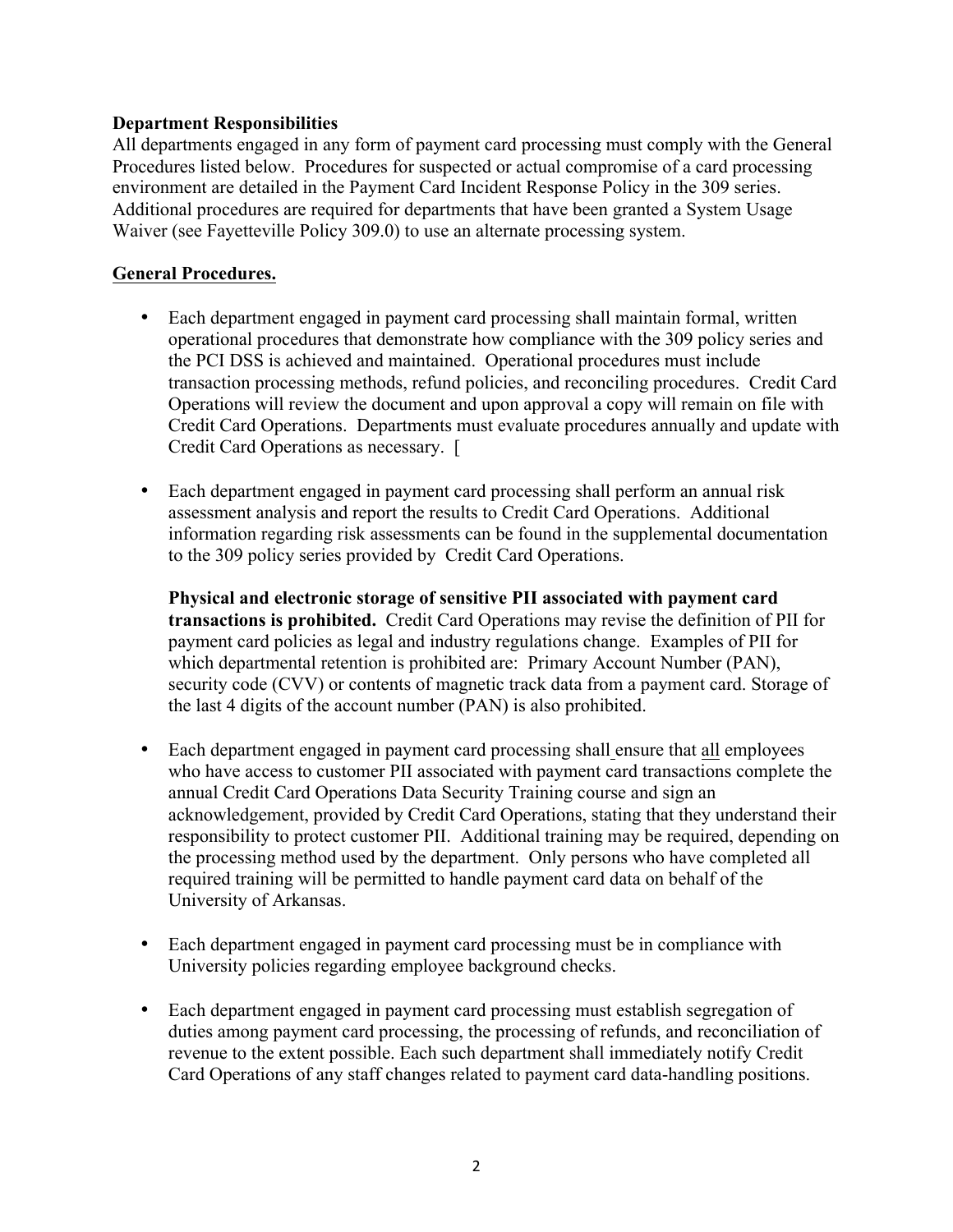- Acceptable methods of payment card acceptance include: walk-in (face-to-face), telephone, or customer-initiated online payment (via QPay or an approved alternate payment system). Phone payments must be processed while the customer is on the line. Making note of a customer's payment card number to process at a later time is prohibited. Accepting payment card data via mail, email, fax or any end-user messaging technology is prohibited. Tuition/Fee payments are accepted only as customer-initiated through the ISIS Student Center or Parental Portal.
- All refund transactions MUST be performed by the University Cashier's Office unless otherwise authorized in writing by Financial Affairs. It is strictly prohibited to authorize a refund through BASIS. The department must provide the University Cashier's Office with sufficient documentation and/or explanation to support the refund. Excessive refund activity will be investigated by Credit Card Operations and may result in a mandatory change in business operations.
- Customer PII associated with payment card transactions, especially account numbers, shall not be transmitted via any insecure method, especially e-mail, fax, cell phone, vocally in a public location, or any end-user messaging technology.
- Visitors are not permitted to enter a Server Data Environment unless properly identified by a badge or token that is surrendered when the visitor leaves. Visitors MUST be accompanied by UA staff at all times and must have a legitimate reason for being in the Server Data Environment. Departments are required to maintain a Visitor Log that all visitors must sign when entering and leaving a Server Data Environment.
- All devices within a department's cardholder data environment should be secured to the extent possible. Machines that are left unattended must be locked or logged-off. Noncomputer devices should never be left unattended in an area where customers or visitors may have access to the device. Credit Card Operations will provide additional guidance to departments based on their specific needs.
- All workstations used in processing must run any Anti-Malware programs required by Credit Card Operations and have the computer name registered with Credit Card Operations. In addition, each workstation will be subject to weekly PCI DSS compliance scans performed by Credit Card Operations. All departmental workstations used in processing must be turned-on during scanning. The scan schedule will be provided by Credit Card Operations.
- Each department engaged in payment card processing must complete all security enhancements to processing systems as required by Credit Card Operations. All vendor supplied security patches to systems must be applied within 3 weeks of issue date.
- Each department engaged in payment card processing must use disk wiping software approved by University IT Services to render unreadable any hard disk or other media which has ever stored or processed customer PII before retiring such disk or media from service.